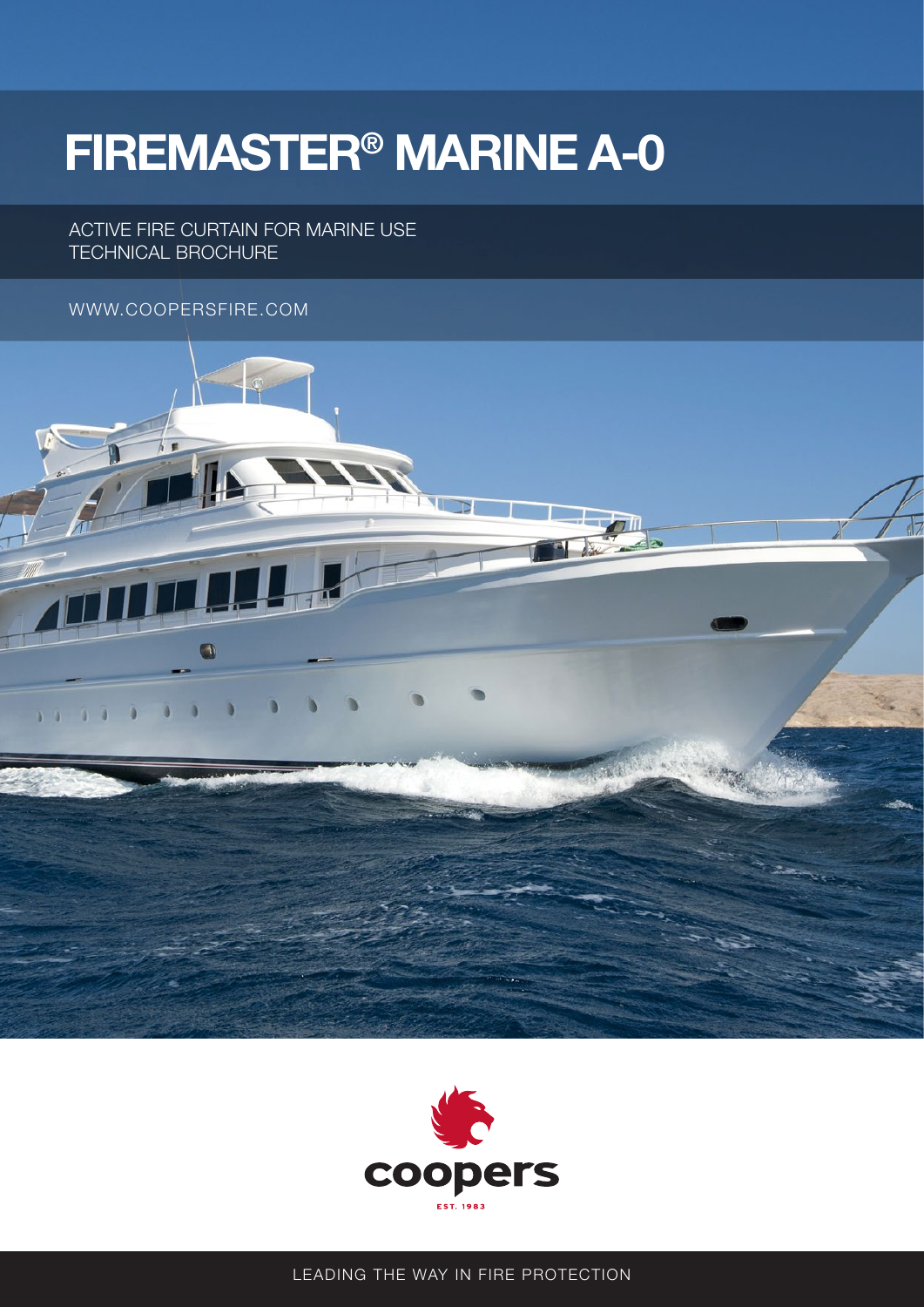## **Product certification, performance and/or testing**

- Complete barrier assemblies are certified by Lloyd's Register
- Complete barrier assemblies have been tested for fire resistance to MSC 307(88) achieving A0 rating

## **Approving standards**

The following standards apply to this product:

#### LEADING THE WAY IN FIRE PROTECTION LEADING THE WAY IN FIRE PROTECTION

- IMO Resolution MSC 307(88), International Code for Application of Fire test Procedures, 2010
- ISO 1182 Reaction to fire tests for building products – Non combustibility test







## **THE ONLY ACTIVE FIRE BARRIER FOR THE MARINE INDUSTRY A-0 CLASSIFICATION TO IMO RESOLUTION A.754(18)**

**The FireMaster Marine A-0 fire curtain barrier has been produced through years of testing and development. It is the only active fire curtain available specifically designed and tested for marine applications.** 

- IMO Resolution MSC 307(88), International Code for Application of Fire test Procedures, 2010.
- IMO MSC/Circ.1120

Developed to protect vertical applications, the FireMaster Marine A-0 is a vertical fire curtain barrier that is compliant to IMO and is certified in accordance with IMO Resolution A.754(18) and to protect from fire for 60 minutes. The FireMaster Marine A-0 uses the Coopers EFP Marine fire fabric to protect against the spread of fire and is approved for spans up to 2.4m wide and heights up to 2.692m.

The fabric is encased in a compact stainless steel housing and will remain invisibly retracted until activated by an alarm or detector signal, at which time they descend safely under true TOTAL controlled failsafe by gravity to its fire operational position. This feature is protected by international patent.

#### **SPECIFIED STANDARD**

## **CERTIFICATION**

Lloyd's Register



#### **DIMENSIONS** APPROVED TO 2.4m width, heights up to 2.692m (structural opening)

#### **CLASSIFICATION**

A0 Rating. Fire Resistance: 60 minutes

For use on ships and offshore installations classed with Lloyd's Register and compliant with the applicable Lloyd's Register Rules and Regulations and with the International Convention for the Safety of Life at Sea (SOLAS) 1974.

|  | <b>CERTIFICATE OF FIRE APPROVAL</b>                                                                                                                                                                                                                                                                                                                                                                                                                                                                                                                                                                                                                                                    |                                                                                             |        |                                                                                            |
|--|----------------------------------------------------------------------------------------------------------------------------------------------------------------------------------------------------------------------------------------------------------------------------------------------------------------------------------------------------------------------------------------------------------------------------------------------------------------------------------------------------------------------------------------------------------------------------------------------------------------------------------------------------------------------------------------|---------------------------------------------------------------------------------------------|--------|--------------------------------------------------------------------------------------------|
|  | This is to certify that                                                                                                                                                                                                                                                                                                                                                                                                                                                                                                                                                                                                                                                                |                                                                                             |        |                                                                                            |
|  | The product detailed below will be accepted for compliance with the applicable Lloyd's Register Rules and<br>Regulations and with the International Convention for the Safety of Life at Sea. (SOLAS), 1974, as annended, for<br>use on ships and offshore installations classed with Lloyd's Register, and for use on ships and offshore<br>installations when authorised by contracting governments to issue the relevant certificates. Boences, permits etc.                                                                                                                                                                                                                        |                                                                                             |        |                                                                                            |
|  | <b>Manufacturer</b>                                                                                                                                                                                                                                                                                                                                                                                                                                                                                                                                                                                                                                                                    | Coopers Fire Ltd.                                                                           |        |                                                                                            |
|  | <b>Address</b>                                                                                                                                                                                                                                                                                                                                                                                                                                                                                                                                                                                                                                                                         | <b>Edward House</b><br>Permer Road<br>Hayant<br>Hampshire<br>POR ICZ<br>United Fingdom (UF) |        |                                                                                            |
|  | Type                                                                                                                                                                                                                                                                                                                                                                                                                                                                                                                                                                                                                                                                                   | <b>ROLLER SHUTTER</b>                                                                       |        |                                                                                            |
|  | Description.                                                                                                                                                                                                                                                                                                                                                                                                                                                                                                                                                                                                                                                                           | A-O Equivalent Fire Resisting Fabric Roller Shutter - Type: "FireMaster Marine A-O"         |        |                                                                                            |
|  | Specified Standard                                                                                                                                                                                                                                                                                                                                                                                                                                                                                                                                                                                                                                                                     | DIO Res. MSC 307(88) - (2010 FTP Code) Annex 1 Part 3<br>D40 MSC/Circ 1120                  |        |                                                                                            |
|  | The attached Design Appraisal Document forms part of this certificate.<br>This certificate remains valid unless cancelled or revoked, provided the conditions in the attached Design<br>Appealsal Document are complied with and the equipment remains satisfactory in service.                                                                                                                                                                                                                                                                                                                                                                                                        |                                                                                             |        |                                                                                            |
|  | Date of issue                                                                                                                                                                                                                                                                                                                                                                                                                                                                                                                                                                                                                                                                          | o Navepriser 2015                                                                           |        | Expiry date 22 May 2023                                                                    |
|  | Certificate No.                                                                                                                                                                                                                                                                                                                                                                                                                                                                                                                                                                                                                                                                        | 5AS F180278/M1                                                                              | Signed |                                                                                            |
|  | Sheet No.                                                                                                                                                                                                                                                                                                                                                                                                                                                                                                                                                                                                                                                                              | $1$ of $3$                                                                                  | Name   | J. M. Evans<br>Surveyor to Lloyd's Register EMEA<br>A Member of the Lloyd's Register Group |
|  | Note:                                                                                                                                                                                                                                                                                                                                                                                                                                                                                                                                                                                                                                                                                  |                                                                                             |        |                                                                                            |
|  | This certificate is not valid for equipment, the design or manufacture of which has been varied or modified<br>from the specimen tested. The manufacturer should notify Lloyd's Register of any modification or changes to<br>the equipment in coder to obtain a valid Certificate.                                                                                                                                                                                                                                                                                                                                                                                                    |                                                                                             |        |                                                                                            |
|  | Licyt's Angiltix Group Limited, its affiliates and tubiodames and their respective officers, employees or agents are, individually and collectively, referred to in this clause as<br>the 'Litsel's Register', Licen's Register assumes no responsibility and shall not be lable to any person for any loss, damage or expense caused by relation on the information<br>or addits in this discursed or housseast provided, unless that period has signed a contract with the relevant Libyd's Register antity for the providers of this information or<br>adoto and in that case any responsibility or liability is exclusively on the latins and conditions set out in that contract. |                                                                                             |        |                                                                                            |
|  |                                                                                                                                                                                                                                                                                                                                                                                                                                                                                                                                                                                                                                                                                        |                                                                                             |        |                                                                                            |

Visit **www.coopersfire.com/certification** to download the full certificate.